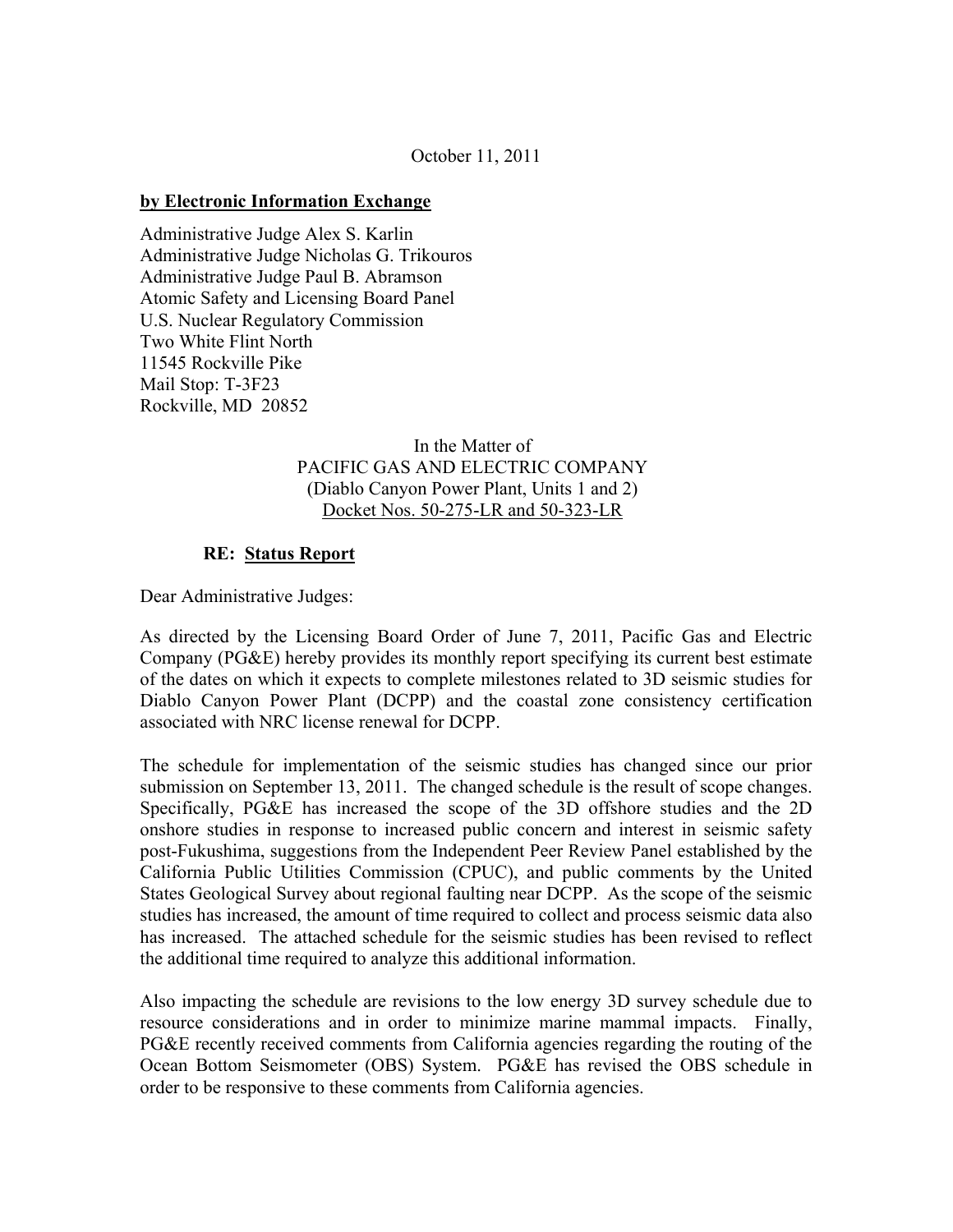PG&E appreciates that, in the absence of definite dates for completing the milestones related to the seismic studies, the Licensing Board is unable to establish a meaningful adjudicatory schedule pursuant to 10 C.F.R.  $\S$  2.332(c). For this reason, PG&E will continue to provide specific dates in the monthly reports to the extent practicable, recognizing that these dates will be modified as more accurate information becomes available.

PG&E wishes to assure the Licensing Board that it is making every effort to minimize the extent of the delay in the NRC license renewal process. For example, PG&E is working with the relevant State and federal agencies to accelerate efforts to obtain permits needed to complete the 3D seismic studies.

While PG&E expects the seismic studies to be completed and a report issued no later than December 2015, any actual delay to this proceeding may be less than the 52 months referenced in the June 7, 2011 Order.

Executed in accord with 10 CFR 2.304(d),

/s/ signed electronically by

Jennifer K. Post Attorney Pacific Gas and Electric Company 77 Beale St., B30A San Francisco, CA 94105 (415) 973-9809 jklm@pge.com

/s/ signed electronically by

David A. Repka Winston & Strawn LLP 1700 K Street, NW Washington, DC 20006 (202) 282-5726 drepka@winston.com

cc: Docket No. 50-275, OL-DPR-80 Docket No. 50-323, OL-DPR-82 Service List (via Electronic Information Exchange)